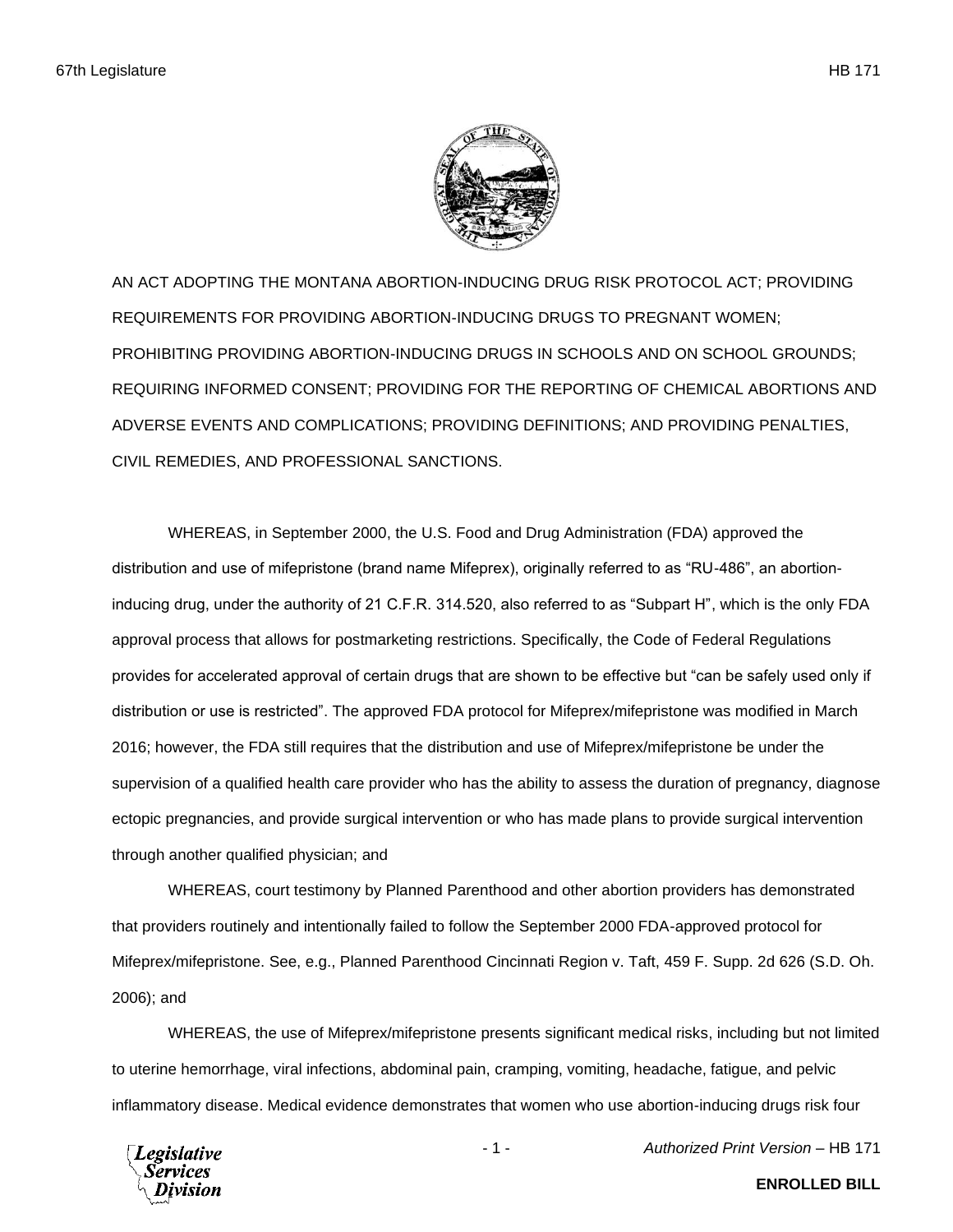times more complications than those who undergo surgical abortions. At least 3% to 8% of medical abortions fail to evacuate the pregnancy tissue and require surgical completion. One percent will fail to kill the fetus. If surgical completion is required after a failed medical abortion, the risk of premature delivery in a subsequent pregnancy is more than three times higher. Failure rates increase as gestational age increases. The gestational age range of 63 to 70 days has been inadequately studied. The 2016 FDA gestational age extension was based on only one study worldwide of little more than 300 women; and

WHEREAS, a woman's ability to provide informed consent depends on the extent to which the woman receives information sufficient to make an informed choice. The decision to abort "is an important, and often a stressful one, and it is desirable and imperative that it be made with full knowledge of its nature and consequences". Planned Parenthood v. Danforth, 428 U.S. 52, 67 (1976); and

WHEREAS, in recent years, physicians have developed a method to potentially reverse the effects of Mifeprex/mifepristone. This abortion pill reversal or "rescue" process has been discussed in a peer-reviewed study and is based on decades of the safe use of progesterone to stabilize and continue pregnancies. Progesterone has been used safely in pregnancies for decades and is used in in vitro fertilization, infertility treatments, and high-risk pregnancies, including those experiencing preterm labor. Using progesterone to reverse the effects of Mifeprex/mifepristone is a targeted response that is safe for the woman; and

WHEREAS, abortion "record keeping and reporting provisions that are reasonably directed to the preservation of maternal health and that properly respect a patient's confidentiality and privacy are permissible". Planned Parenthood v. Danforth, 428 U.S. 80 at 52, 79-81 (1976).

## BE IT ENACTED BY THE LEGISLATURE OF THE STATE OF MONTANA:

**Section 1. Short title.** [Sections 1 through 14] may be cited as the "Montana Abortion-Inducing Drug Risk Protocol Act".

**Section 2. Legislative findings and purpose.** The purpose of [sections 1 through 14] is to further the important and compelling state interests of:

(1) protecting the health and welfare of a woman considering a chemical abortion;



- 2 - *Authorized Print Version* – HB 171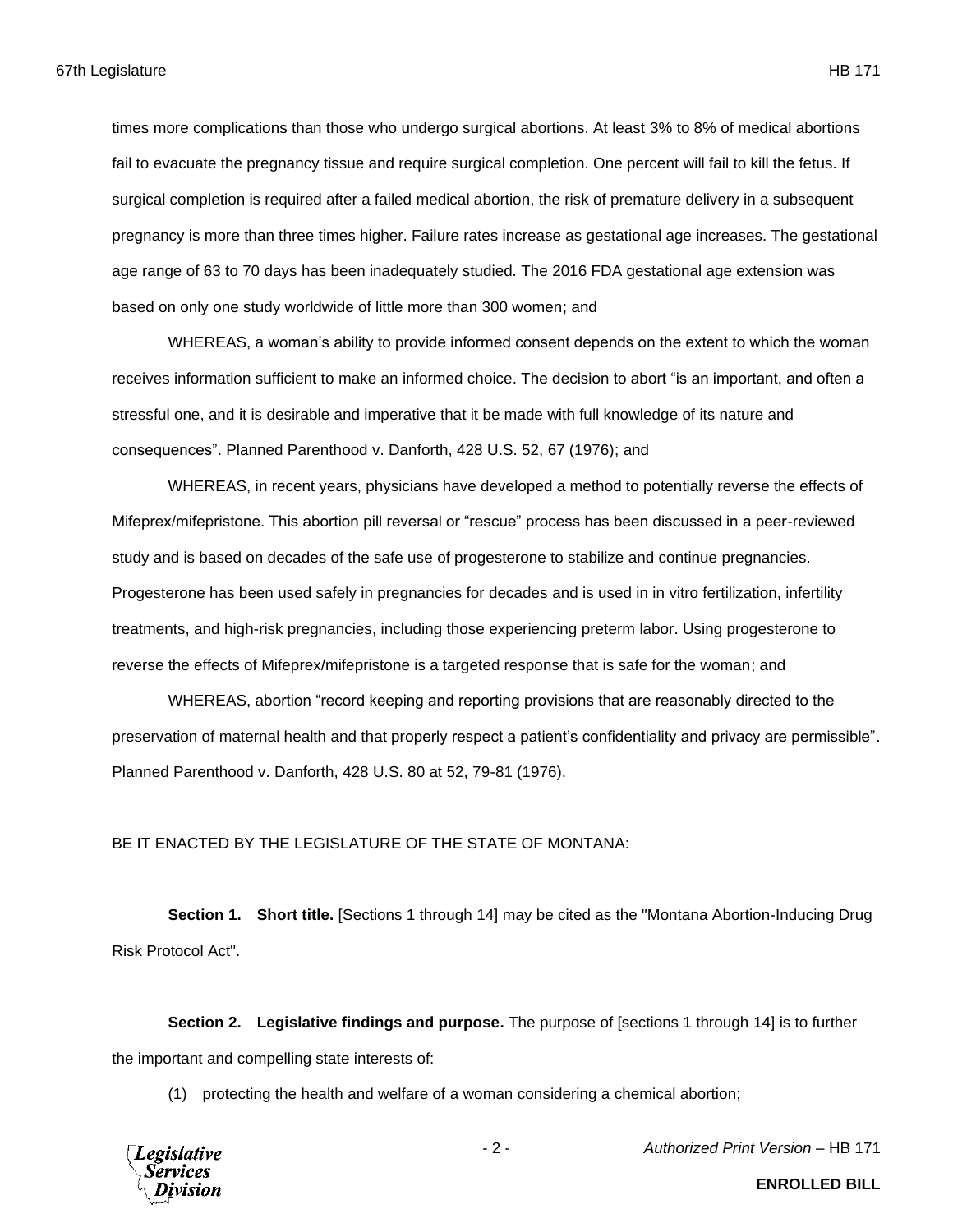(2) ensuring that a medical practitioner examines a woman prior to dispensing an abortion-inducing drug in order to confirm the gestational age of the unborn child, the intrauterine location of the unborn child, and that the unborn child is alive because the routine administration of an abortion-inducing drug following spontaneous miscarriage is unnecessary and exposes the woman to unnecessary risks associated with the abortion-inducing drug;

(3) ensuring that a medical practitioner does not prescribe or dispense an abortion-inducing drug after 70 days have elapsed since the first day of a woman's last menstrual period;

(4) reducing the risk that a woman may elect an abortion only to discover later, with devastating psychological consequences, that the woman's decision was not fully informed;

(5) ensuring that a woman considering a chemical abortion receives comprehensive information on abortion-inducing drugs, including the potential to reverse the effects of the drugs if the woman changes the woman's mind, and that a woman submitting to an abortion does so only after giving voluntary and fully informed consent to the procedure; and

(6) promoting the health and safety of women by adding to the sum of medical and public health knowledge through the compilation of relevant data on chemical abortions performed in the state as well as data on all medical complications and maternal deaths resulting from these abortions.

**Section 3. Definitions.** As used in [sections 1 through 14], the following definitions apply:

(1) "Abortion" means the act of using or prescribing an instrument, medicine, drug, or any other substance, device, or means with the intent to terminate the clinically diagnosable pregnancy of a woman, with knowledge that termination by those means will with reasonable likelihood cause the death of the unborn child. The term does not include an act to terminate a pregnancy with the intent to:

- (a) save the life or preserve the health of the unborn child;
- (b) remove a dead unborn child caused by spontaneous abortion;
- (c) remove an ectopic pregnancy; or
- (d) treat a maternal disease or illness for which the prescribed drug is indicated.

(2) "Abortion-inducing drug" or "chemical abortion" means a medicine, drug, or any other substance provided with the intent of terminating the clinically diagnosable pregnancy of a woman with knowledge that the



- 3 - *Authorized Print Version* – HB 171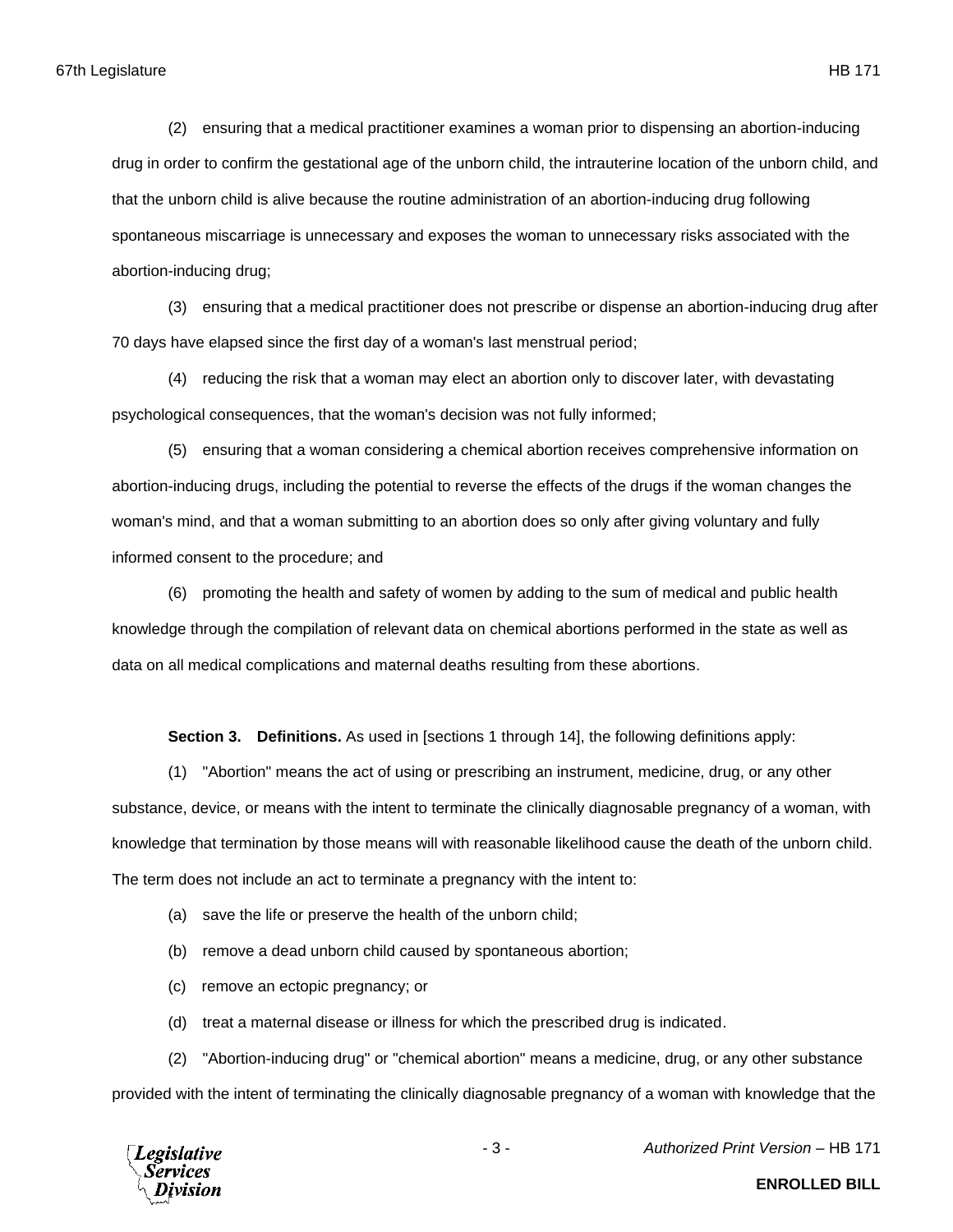termination will with reasonable likelihood cause the death of the unborn child. This includes the off-label use of drugs known to have abortion-inducing properties, which are prescribed specifically with the intent of causing an abortion, such as mifepristone, misoprostol, and methotrexate. The term does not include drugs that may be known to cause an abortion that are prescribed for other medical indications.

(3) "Adverse event" means an untoward medical occurrence associated with the use of a drug in humans, whether or not considered drug related. The term does not include an adverse event or suspected adverse reaction that, had it occurred in a more severe form, might have caused death.

(4) "Associated medical practitioner" means a person authorized under 50-20-109 to perform an abortion who has entered into an associated medical practitioner agreement.

(5) "Complication" means an adverse physical or psychological condition arising from the performance of an abortion, including but not limited to uterine perforation, cervical perforation, infection, heavy or uncontrolled bleeding, hemorrhage, blood clots resulting in pulmonary embolism or deep vein thrombosis, failure to actually terminate the pregnancy, incomplete abortion, pelvic inflammatory disease, endometritis, missed ectopic pregnancy, cardiac arrest, respiratory arrest, renal failure, metabolic disorder, shock, embolism, coma, placenta previa in subsequent pregnancies, preterm delivery in subsequent pregnancies, free fluid in the abdomen, hemolytic reaction due to the administration of ABO-incompatible blood or blood products, adverse reactions to anesthesia and other drugs, subsequent development of breast cancer, death, psychological complications such as depression, suicidal ideation, anxiety, and sleeping disorders, and any other adverse event.

(6) "Last menstrual period" or "gestational age" means the time that has elapsed since the first day of the woman's last menstrual period.

(7) "Medical practitioner" means a person authorized under 50-20-109 to perform an abortion in this state.

(8) "Pregnant" or "pregnancy" means the female reproductive condition of having an unborn child in the uterus.

(9) "Provide" mean any act of giving, selling, dispensing, administering, transferring possession to, or otherwise providing or prescribing an abortion-inducing drug.

(10) "Qualified medical practitioner" means a medical practitioner who has the ability to:



- 4 - *Authorized Print Version* – HB 171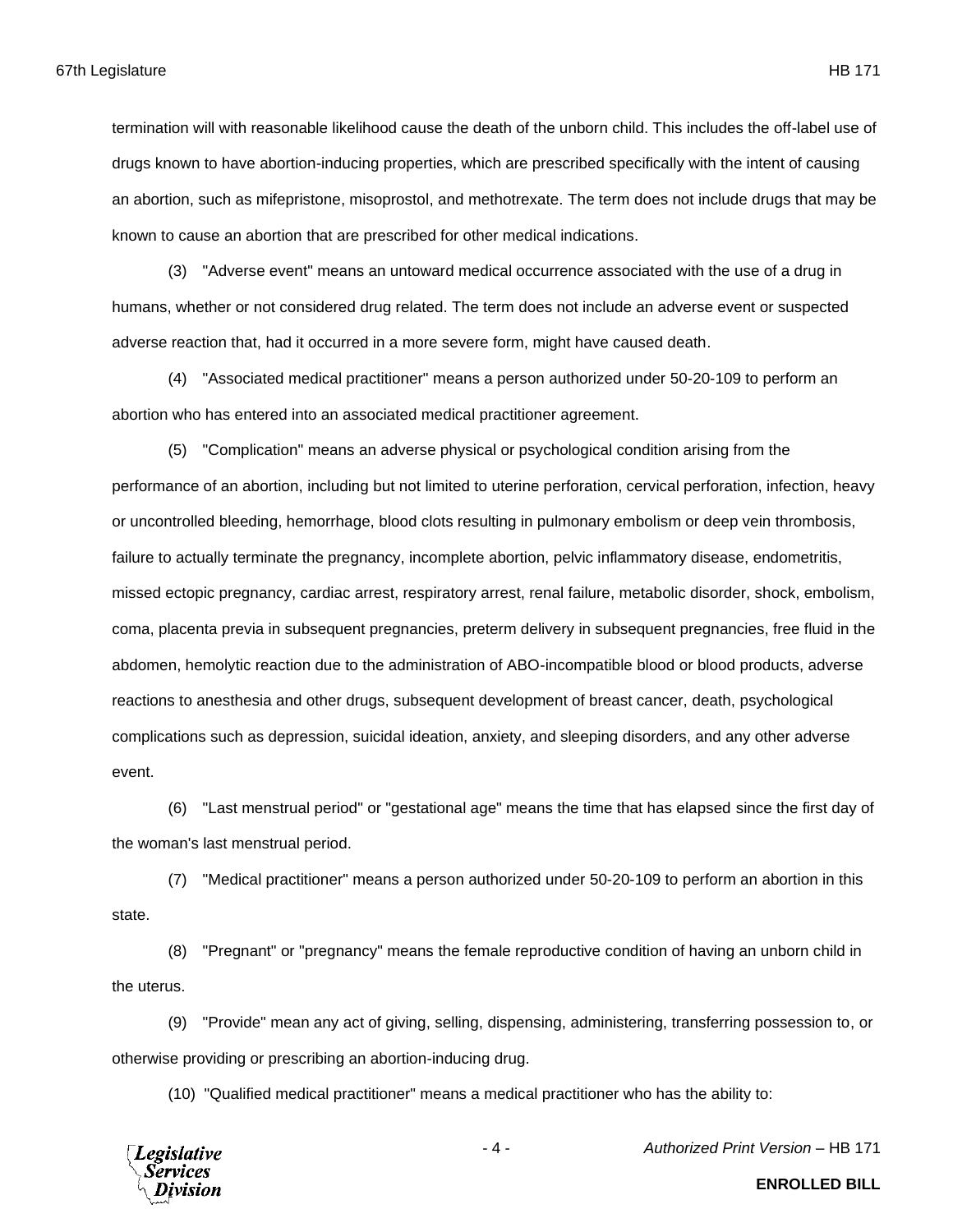(a) identify and document a viable intrauterine pregnancy;

(b) assess the gestational age of pregnancy and inform the woman of gestational age-specific risks;

(c) diagnose ectopic pregnancy;

(d) determine blood type and administer RhoGAM if a woman is Rh negative;

(e) assess for signs of domestic abuse, reproductive control, human trafficking, and other signals of coerced abortion;

(f) provide surgical intervention or who has entered into a contract with another qualified medical practitioner to provide surgical intervention; and

(g) supervise and bear legal responsibility for any agent, employee, or contractor who is participating in any part of a procedure, including but not limited to preprocedure evaluation and care.

(11) "Unborn child" means an individual organism of the species homo sapiens, beginning at fertilization, until the point of being born alive as defined in 1 U.S.C. 8(b).

**Section 4. In-person requirement.** An abortion-inducing drug may be provided only by a qualified medical practitioner following the procedures set forth in [sections 1 through 14]. A manufacturer, supplier, medical practitioner, qualified medical practitioner, or any other person may not provide an abortion-inducing drug via courier, delivery, or mail service.

**Section 5. Distribution of abortion-inducing drugs.** (1) Because the failure and complication rates

from a chemical abortion increase with advancing gestational age and because the physical symptoms of chemical abortion can be identical to the symptoms of ectopic pregnancy and abortion-inducing drugs do not treat ectopic pregnancies and are contraindicated in ectopic pregnancies, the qualified medical practitioner providing an abortion-inducing drug shall examine the woman in person and, prior to providing an abortioninducing drug, shall:

(a) independently verify that a pregnancy exists;

(b) determine the woman's blood type, and if the woman is Rh negative, be able to and offer to administer RhoGAM at the time of the abortion;

(c) inform the woman that the woman may see the remains of the unborn child in the process of



- 5 - *Authorized Print Version* – HB 171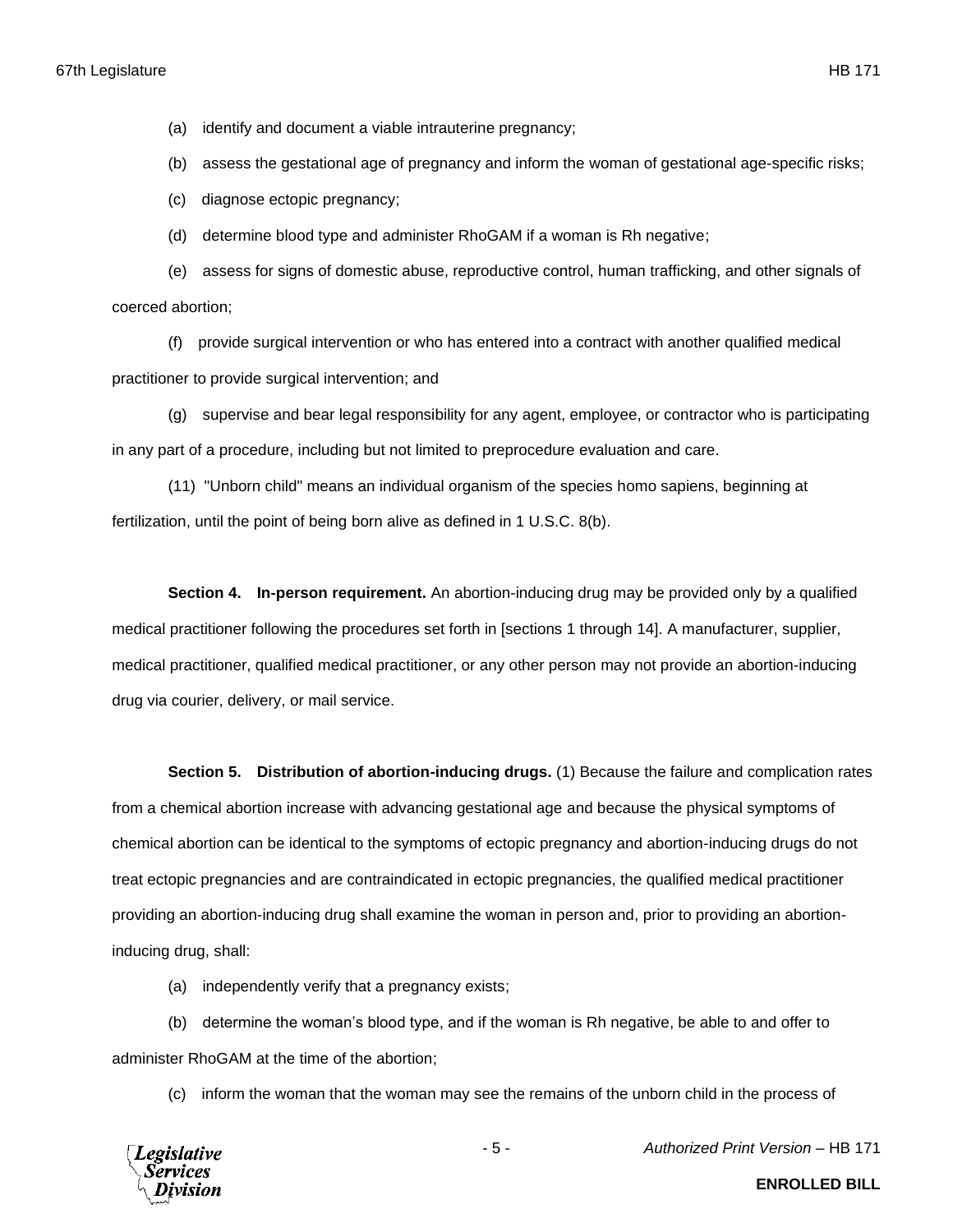completing the abortion; and

(d) document in the woman's medical chart the gestational age and intrauterine location of the pregnancy and whether the woman received treatment for Rh negativity, as diagnosed by the most accurate standard of medical care.

(2) A qualified medical practitioner providing an abortion-inducing drug must be credentialed and competent to handle complications management, including emergency transfer, or must have a signed contract with an associated medical practitioner who is credentialed to handle complications and must be able to produce the signed contract on demand by the woman or by the department. Each woman to whom a qualified medical practitioner provides an abortion-inducing drug must be given the name and phone number of the associated medical practitioner.

(3) The qualified medical practitioner providing an abortion-inducing drug, or an agent of the qualified medical practitioner, shall schedule a follow-up visit for the woman at approximately 7 to 14 days after administration of the abortion-inducing drug to confirm that the pregnancy is completely terminated and to assess the degree of bleeding. The qualified medical practitioner shall make all reasonable efforts to ensure that the woman returns for the scheduled appointment. A brief description of the efforts made to comply with this subsection, including the date, time, and identification by name of the person making the efforts, must be included in the woman's medical record.

**Section 6. Prohibition on providing abortion-inducing drugs at elementary, secondary, and postsecondary schools.** An abortion-inducing drug may not be provided in an elementary, secondary, or postsecondary school facility or on school grounds.

**Section 7. Informed consent requirements for abortion-inducing drugs.** (1) An abortion-inducing drug may not be provided without the informed consent of the pregnant woman to whom the abortion-inducing drug is being provided.

(2) Informed consent to a chemical abortion must be obtained at least 24 hours before the abortioninducing drug is provided to the pregnant woman, except when, in reasonable medical judgment, compliance with this subsection would pose a greater risk of:



- 6 - *Authorized Print Version* – HB 171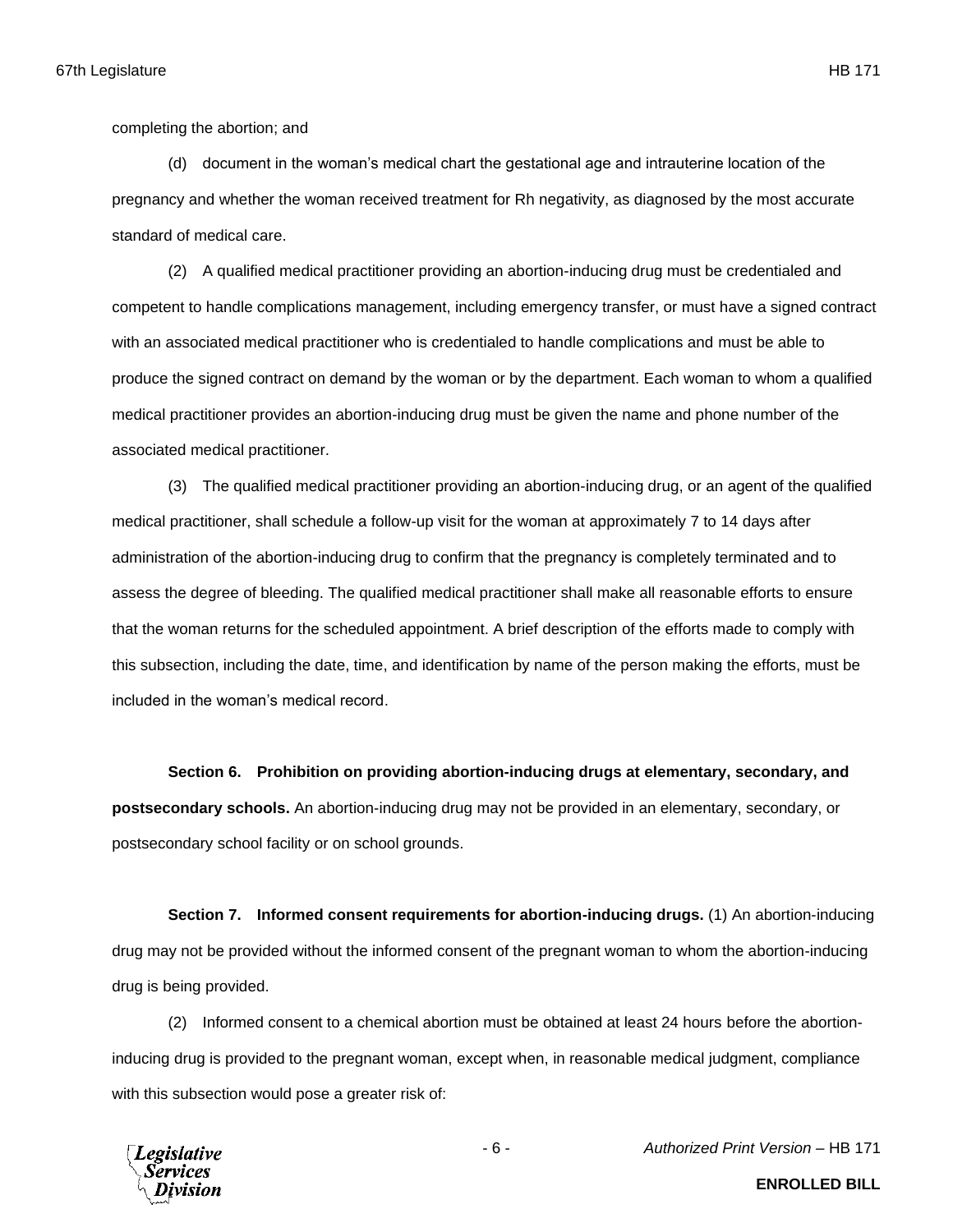(a) the death of the pregnant woman; or

(b) the substantial and irreversible physical impairment of a major bodily function, not including

psychological or emotional conditions, of the pregnant woman.

(3) A form created by the department must be used by a qualified medical practitioner to obtain the consent required prior to providing an abortion-inducing drug.

(4) A consent form is not valid and consent is not sufficient unless:

(a) the woman initials each entry, list, description, or declaration required to be included in the consent form as provided in subsection (5);

(b) the woman signs the consent statement described in subsection (5)(j); and

(c) the qualified medical practitioner signs the qualified medical practitioner declaration described in subsection (5)(k).

(5) The consent form must include, but is not limited to the following:

(a) the probable gestational age of the unborn child as determined by both patient history and

ultrasound results used to confirm gestational age;

(b) a detailed description of the steps to complete the chemical abortion;

(c) a detailed list of the risks related to the specific abortion-inducing drug or drugs to be used,

including but not limited to hemorrhage, failure to remove all tissue of the unborn child, which may require an additional procedure, sepsis, sterility, and possible continuation of pregnancy;

(d) information about Rh incompatibility, including that if the pregnant woman has an Rh negative blood type, the woman should receive an injection of Rh immunoglobulin at the time of the abortion to prevent Rh incompatibility in future pregnancies, which can lead to complications and miscarriage in future pregnancies;

(e) a description of the risks of complications from a chemical abortion, including incomplete abortion, which increase with advancing gestational age;

(f) information about the possibility of reversing the effects of the chemical abortion if the pregnant woman changes the woman's mind and that time is of the essence;

(g) information that the pregnant woman could see the remains of the unborn child in the process of completing the abortion;

(h) information that initial studies suggest that children born after reversing the effects of an abortion-



- 7 - *Authorized Print Version* – HB 171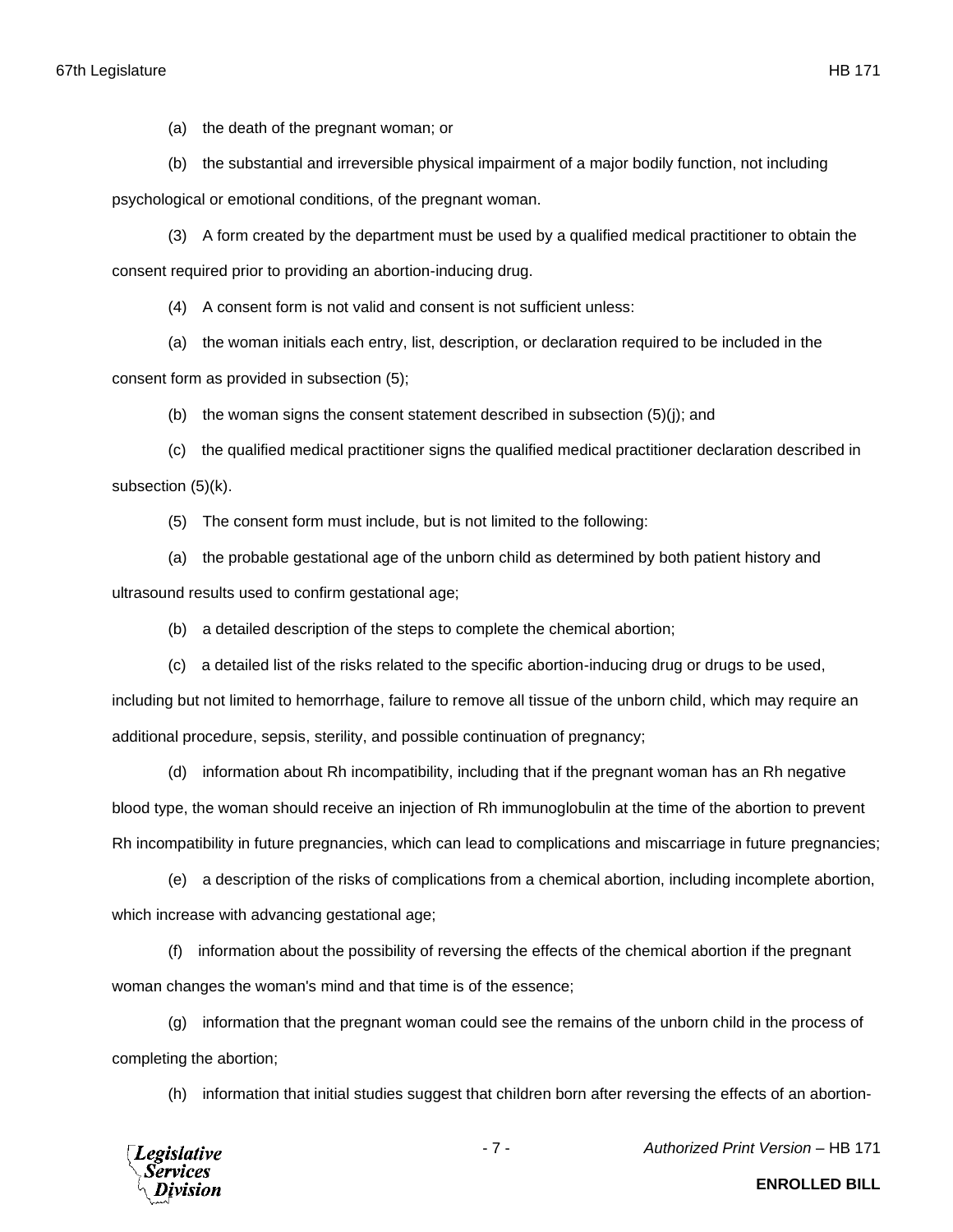inducing drug have no greater risk of birth defects than the general population and that initial studies suggest that there is no increased risk of maternal mortality after reversing the effects of an abortion-inducing drug;

(i) notice that information on and assistance with reversing the effects of abortion-inducing drugs are available in the state-prepared materials; and

(j) an acknowledgment of risks and consent statement, which must be signed by the woman. The statement must include but is not limited to the following declarations, which must be individually initialed by the woman, that:

(i) the woman understands that the abortion-inducing drug regimen or procedure is intended to end the woman's pregnancy and will result in the death of the unborn child;

(ii) the woman is not being forced to have an abortion, the woman has the choice not to have the abortion, and the woman may withdraw the woman's consent to the abortion-inducing drug regimen even after beginning the abortion-inducing drug regimen;

(iii) the woman understands that the chemical abortion regimen or procedure to be used has specific risks and may result in specific complications;

(iv) the woman has been given the opportunity to ask questions about the woman's pregnancy, the development of the unborn child, alternatives to abortion, the abortion-inducing drug or drugs to be used, and the risks and complications inherent to the abortion-inducing drug or drugs to be used;

(v) the woman was specifically told that "information on the potential ability of qualified medical professionals to reverse the effects of an abortion obtained through the use of abortion-inducing drugs is available at www.abortionpillreversal.com, or you can contact (877) 558-0333 for assistance in locating a medical professional who can aid in the reversal of an abortion";

(vi) the woman has been provided access to state-prepared, printed materials on informed consent for abortion;

(vii) if applicable, the woman has been given the name and phone number of the associated medical practitioner who has agreed to provide medical care and treatment in the event of complications associated with the abortion-inducing drug regimen or procedure;

(viii) the qualified medical practitioner will schedule an in-person follow-up visit for the woman approximately 7 to 14 days after providing the abortion-inducing drug or drugs to confirm that the pregnancy is



- 8 - *Authorized Print Version* – HB 171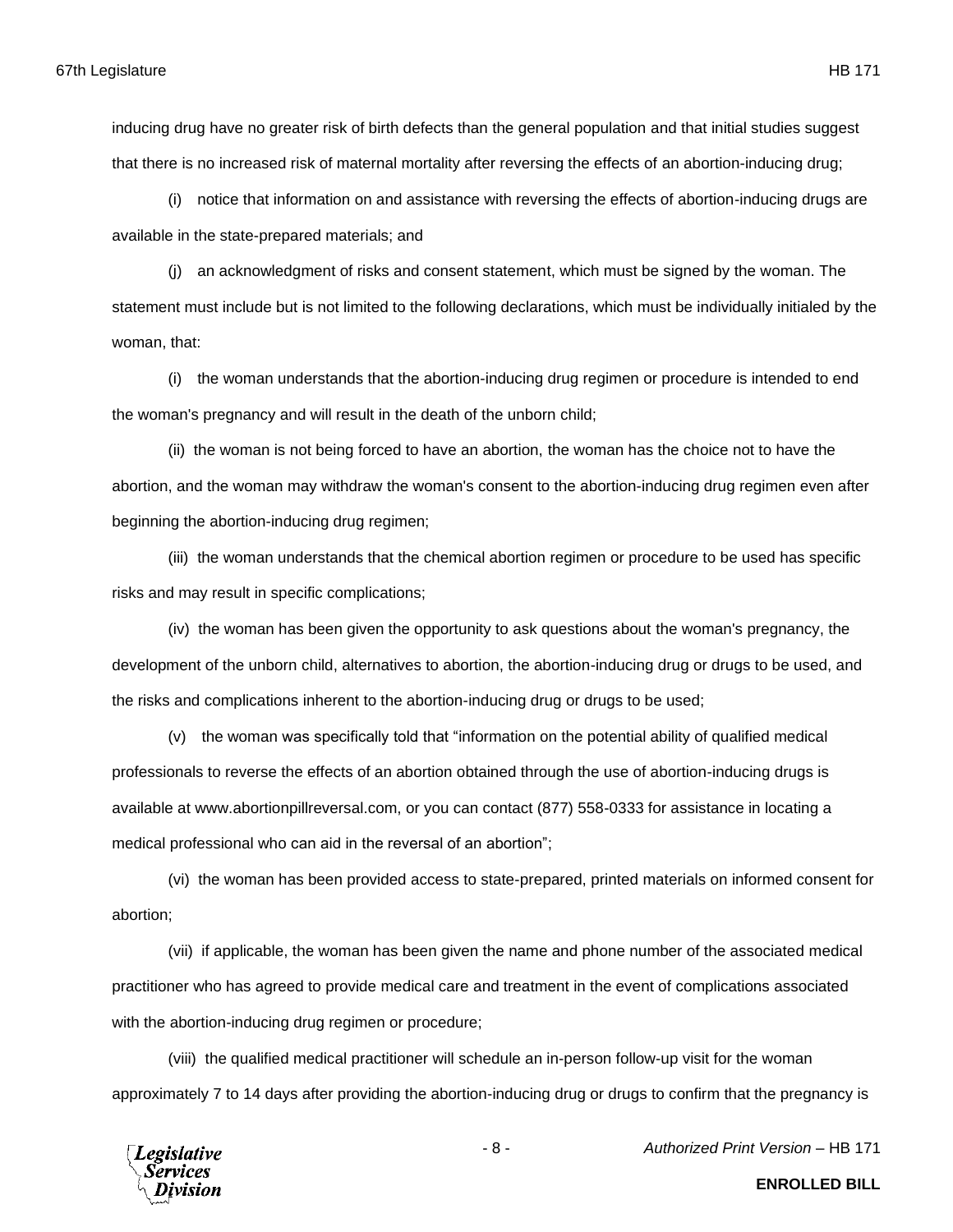completely terminated and to assess the degree of bleeding and other complications;

(ix) the woman has received or been given sufficient information to give the woman's informed consent to the abortion-inducing drug regimen or procedure; and

(x) the woman has a private right of action to sue the qualified medical practitioner under the laws of the state if the woman feels coerced or misled prior to obtaining an abortion and how to access state resources regarding the woman's legal right to obtain relief; and

(k) a qualified medical practitioner declaration that must be signed by the qualified medical practitioner, stating that the qualified medical practitioner has explained the abortion-inducing drug or drugs to be used, has provided all of the information required in this subsection (5), and has answered all of the woman's questions.

**Section 8. Information required in state-prepared materials.** (1) The department shall publish state-prepared, printed materials on informed consent for abortion and shall include the following statement:

"Information on the potential ability of qualified medical practitioners to reverse the effects of an abortion obtained through the use of abortion-inducing drugs is available at www.abortionpillreversal.com, or you can contact (877) 558-0333 for assistance in locating a medical professional who can aid in the reversal of an abortion."

(2) The department shall annually review and update, if necessary, the statement requirement under subsection (1).

(3) As part of the informed consent counseling services required in [section 7], the qualified medical practitioner shall inform the pregnant woman about abortion pill reversal and provide the woman with the stateprepared materials described in subsection (1).

**Section 9. Reporting on chemical abortions.** (1) For the purpose of promoting maternal health and adding to the sum of medical and public health knowledge through the compilation of relevant data, a report of each chemical abortion performed must be made to the department on forms prescribed by the department. The reports must be completed by the facility in which the abortion-inducing drug was provided, signed by the qualified medical practitioner who provided the abortion-inducing drug, and transmitted to the department within

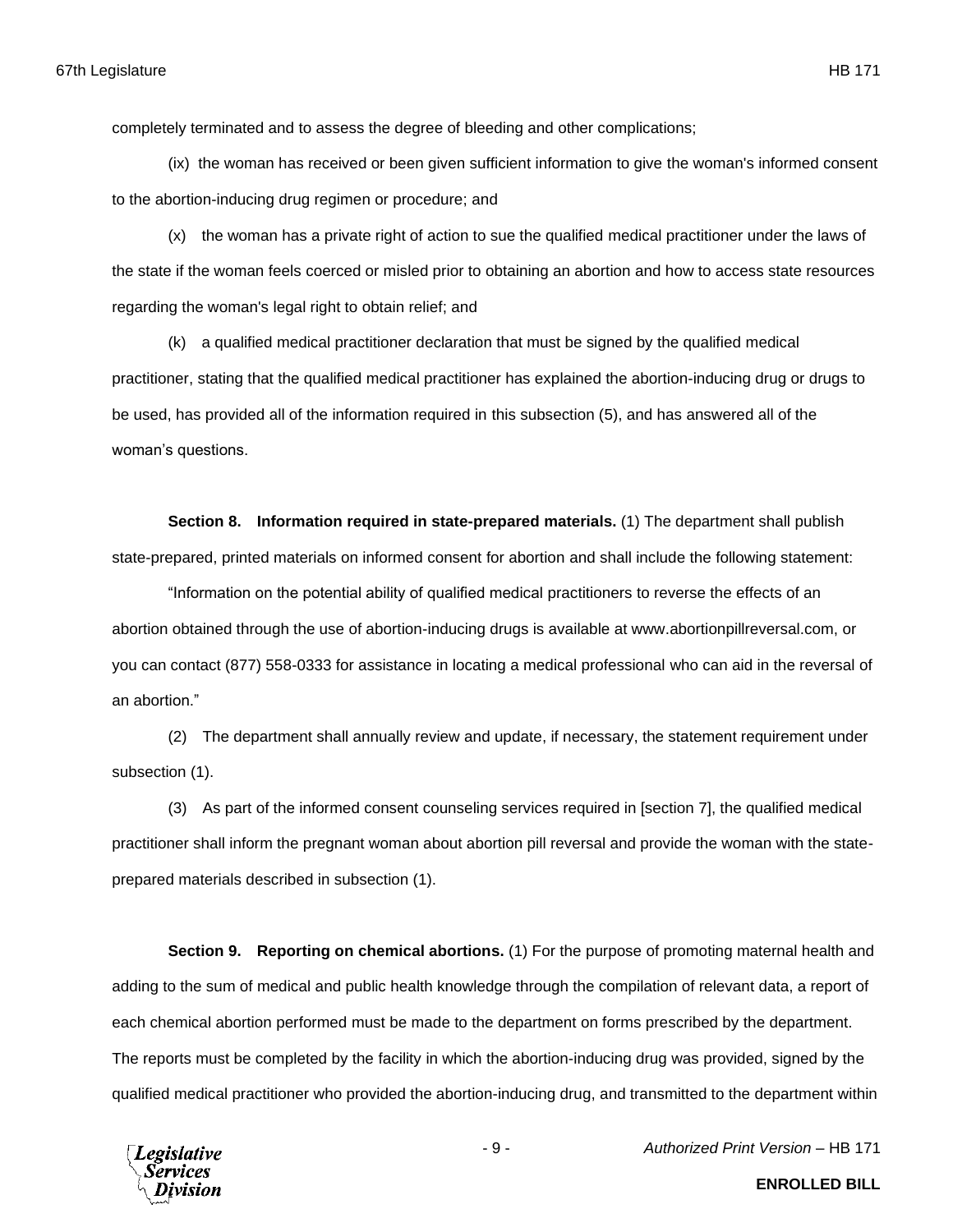15 days after each reporting month.

- (2) A report must include, at a minimum, the following information:
- (a) identification of the qualified medical practitioner who provided the abortion-inducing drug;
- (b) whether the chemical abortion was completed at the facility in which the abortion-inducing drug

was provided or at an alternative location;

- (c) the referring medical practitioner, agency, or service, if any;
- (d) the pregnant woman's county, state, and country of residence;

(e) the pregnant woman's age and race;

(f) the number of previous pregnancies, number of live births, and number of previous abortions of the pregnant woman;

(g) the probable gestational age of the unborn child as determined by both patient history and ultrasound results used to confirm the gestational age. The report must include the date of the ultrasound and gestational age determined on that date.

(h) the abortion-inducing drug or drugs used, the date each was provided to the pregnant woman, and the reason for the abortion, if known;

(i) preexisting medical conditions of the pregnant woman that would complicate the pregnancy, if any;

(j) whether the woman returned for a follow-up examination to determine completion of the abortion procedure and to assess bleeding, the date and results of the follow-up examination, and what reasonable efforts were made by the qualified medical practitioner to encourage the woman to return for a follow-up examination if the woman did not;

(k) whether the woman suffered any complications and, if so, what specific complications arose and what follow-up treatment was needed; and

(l) the amount billed to cover the treatment for specific complications, including whether the treatment was billed to medicaid, private insurance, private pay, or another method, including charges for any physician, hospital, emergency room, prescription or other drugs, laboratory tests, and other costs for treatment rendered.

- (3) Reports required under this section may not contain:
- (a) the name of the pregnant woman;
- (b) common identifiers, such as a social security number or driver's license number; or

**Legislative** Services

- 10 - *Authorized Print Version* – HB 171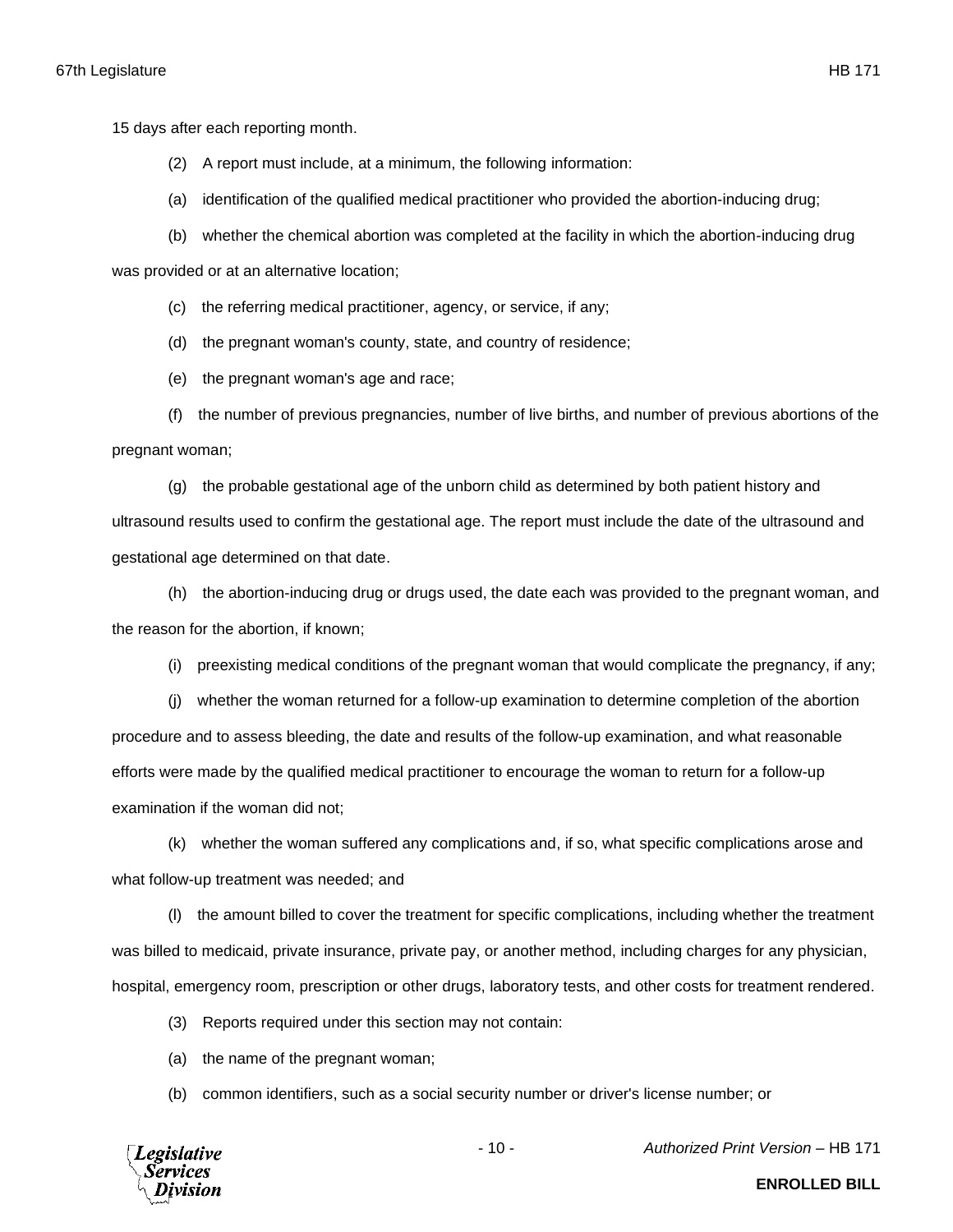(c) other information or identifiers that would make it possible to identify, in any manner or under any circumstances, a pregnant woman who has obtained or seeks to obtain a chemical abortion.

(4) A qualified medical practitioner who provides an abortion-inducing drug to a pregnant woman who knows that the woman experiences, during or after the use of the abortion-inducing drug, an adverse event shall provide a written report of the adverse event within 3 days of the event to the United States food and drug administration via the medwatch reporting system, to the department, and to the state board of medical examiners.

(5) (a) A medical practitioner, qualified medical practitioner, associated medical practitioner, or other health care provider who treats a woman, either contemporaneously to or at any time after a chemical abortion, for an adverse event or complication related to a chemical abortion shall make a report of the adverse event to the department on forms prescribed by the department. The reports must be completed by the facility in which the adverse event or complication treatment was provided, signed by the medical practitioner, qualified medical practitioner, associated medical practitioner, or other health care provider who treated the adverse event or complication, and transmitted to the department within 15 days after each reporting month.

(b) The report must include, at a minimum:

(i) the information required under subsections  $(2)(a)$  through  $(2)(i)$  and  $(2)(i)$ ; and

(ii) information about the specific complications that arose, whether an emergency transfer was required, and whether any follow-up treatment was needed, including whether additional drugs or medications were provided in order to complete the abortion.

(6) The department shall prepare a comprehensive annual statistical report for the legislature based on the data gathered from reports under this section. The aggregated data must also be made available to the public by the department in a downloadable format.

(7) The department shall summarize aggregate data from the reports required under [sections 1 through 14] and submit the data to the U.S. centers for disease control and prevention for the purpose of inclusion in the annual vital statistics report.

(8) Reports filed pursuant to this section must be deemed public records and must be available to the public in accordance with the confidentiality and public records reporting laws of this state. Original copies of all reports filed under this section must be available to the state board of medical examiners, state board of



- 11 - *Authorized Print Version* – HB 171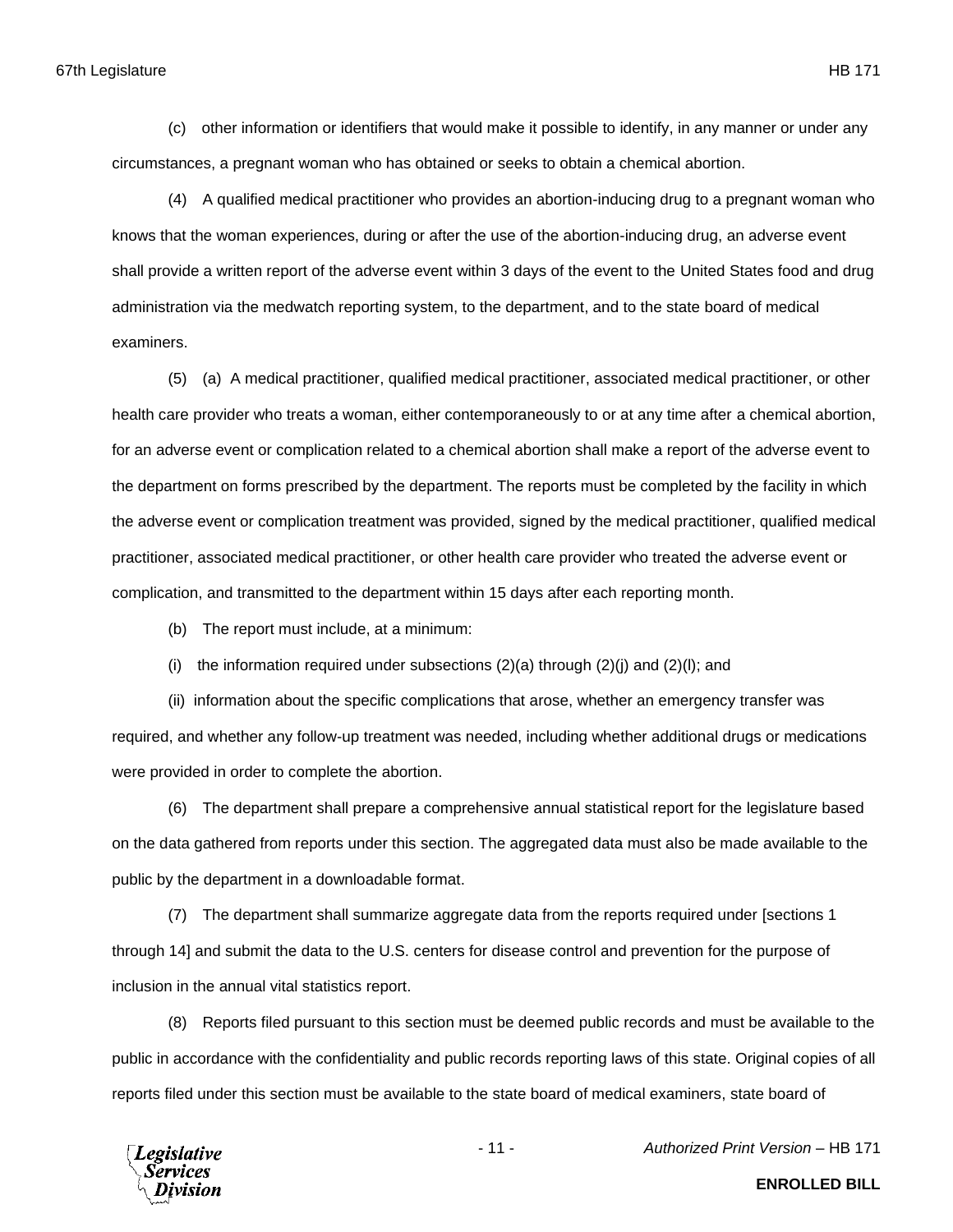pharmacy, state law enforcement officials, and child protective services for use in the performance of their official duties.

(9) Absent a valid court order or judicial subpoena, the department or any other state department, agency, office, or employee may not compare data concerning chemical abortions or abortion complications maintained in an electronic or other information system file with data in any other electronic or other information system, the comparison of which could result in identifying, in any manner or under any circumstances, a woman obtaining or seeking to obtain a chemical abortion.

(10) Statistical information that may reveal the identity of a woman obtaining or seeking to obtain a chemical abortion may not be maintained by the department or any other state department, agency, office, employee, or contractor.

(11) The department shall communicate the reporting requirements of this section to all medical professional organizations, medical practitioners, and facilities operating in the state.

**Section 10. Production of reporting forms.** The department shall create and distribute the forms required by [sections 1 through 14] within 60 days after [the effective date of this act].

**Section 11. Criminal penalties.** (1) A person who purposely or knowingly or negligently violates any provision of [sections 1 through 14] is guilty of a felony and upon conviction shall be fined an amount not to exceed \$50,000, be imprisoned in a state prison for a term not to exceed 20 years, or both. As used in this section, "purposely", "knowingly", and "negligently" have the meanings provided in 45-2-101.

(2) A criminal penalty may not be assessed against the pregnant woman on whom the chemical abortion is attempted or performed.

**Section 12. Civil remedies and professional sanctions.** (1) In addition to all other remedies available under the laws of this state, failure to comply with the requirements of [sections 1 through 14]:

(a) provides a basis for a civil malpractice action for actual and punitive damages;

(b) provides a basis for professional disciplinary action under Title 37 for the suspension or revocation of the license of a health care provider; and

**Legislative** Services

- 12 - *Authorized Print Version* – HB 171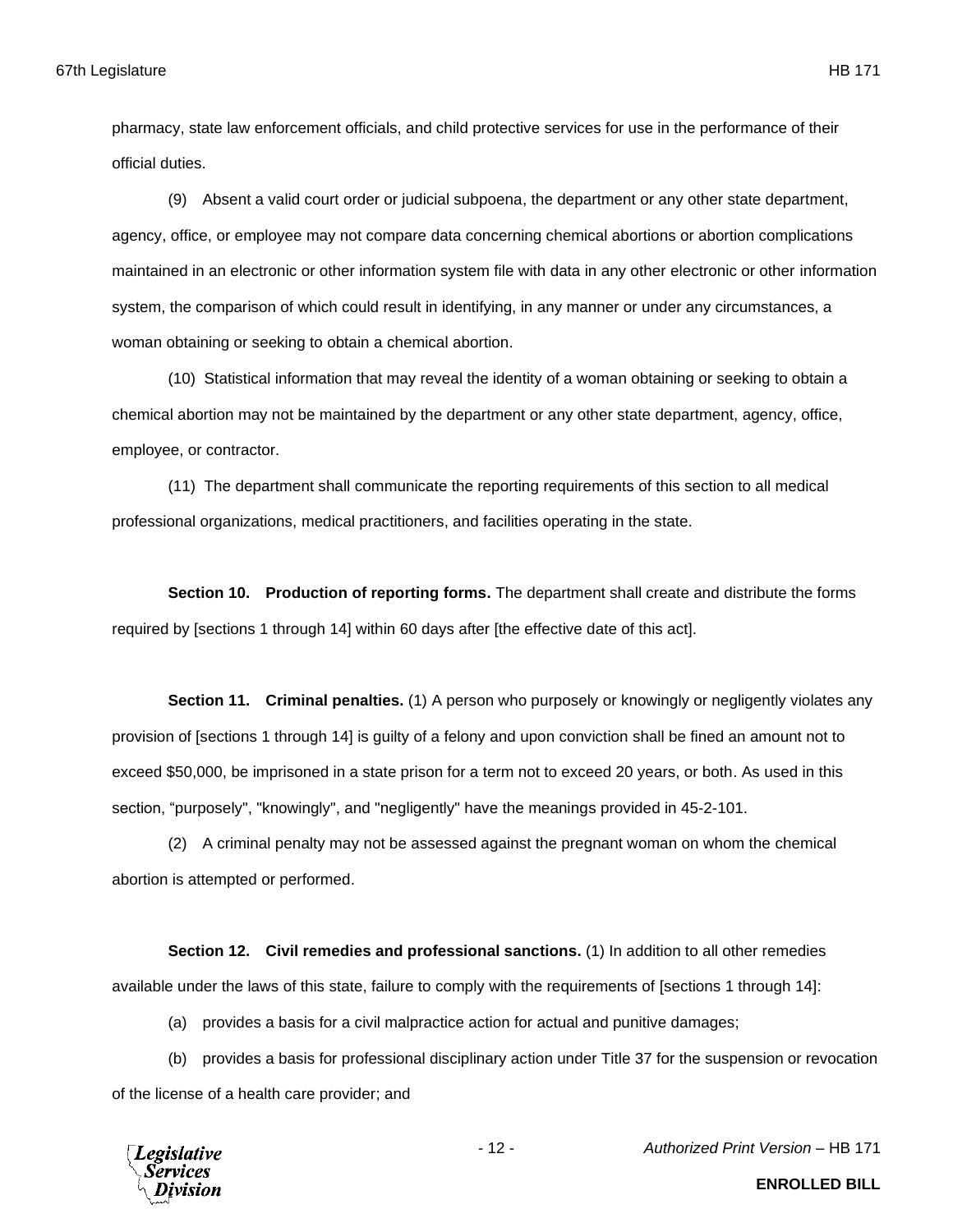(c) provides a basis for recovery for the woman's survivors for the wrongful death of the woman under 27-1-513.

(2) Civil liability may not be imposed against the pregnant woman on whom the chemical abortion is attempted or performed.

(3) When requested, the court shall allow a woman to proceed using solely the woman's initials or a pseudonym and may close any proceedings in the case and enter other protective orders to preserve the privacy of the woman on whom the chemical abortion was attempted or performed.

(4) If judgment is rendered in favor of the plaintiff, the court shall also render judgment for reasonable attorney fees in favor of the plaintiff against the defendant.

(5) If judgment is rendered in favor of the defendant and the court finds that the plaintiff's suit was frivolous and brought in bad faith, the court may render judgment for reasonable attorney fees in favor of the defendant against the plaintiff.

**Section 13. Construction.** [Sections 1 through 14] may not be construed to:

- (1) create or recognize a right to abortion;
- (2) make lawful an abortion that is otherwise unlawful; or
- (3) repeal, replace, or otherwise invalidate existing federal laws, regulations, or policies.

**Section 14. Right of intervention.** The legislature, by joint resolution, may appoint one or more of its members, who sponsored or cosponsored [sections 1 through 14] in the member's official capacity, to intervene as a matter of right in any case in which the constitutionality of [sections 1 through 14] is challenged.

**Section 15. Codification instruction.** [Sections 1 through 14] are intended to be codified as a new part in Title 50, chapter 20, and the provisions of Title 50, chapter 20, apply to [sections 1 through 14].

**Section 16. Severability.** If a part of [this act] is invalid, all valid parts that are severable from the invalid part remain in effect. If a part of [this act] is invalid in one or more of its applications, the part remains in effect in all valid applications that are severable from the invalid applications.



- 13 - *Authorized Print Version* – HB 171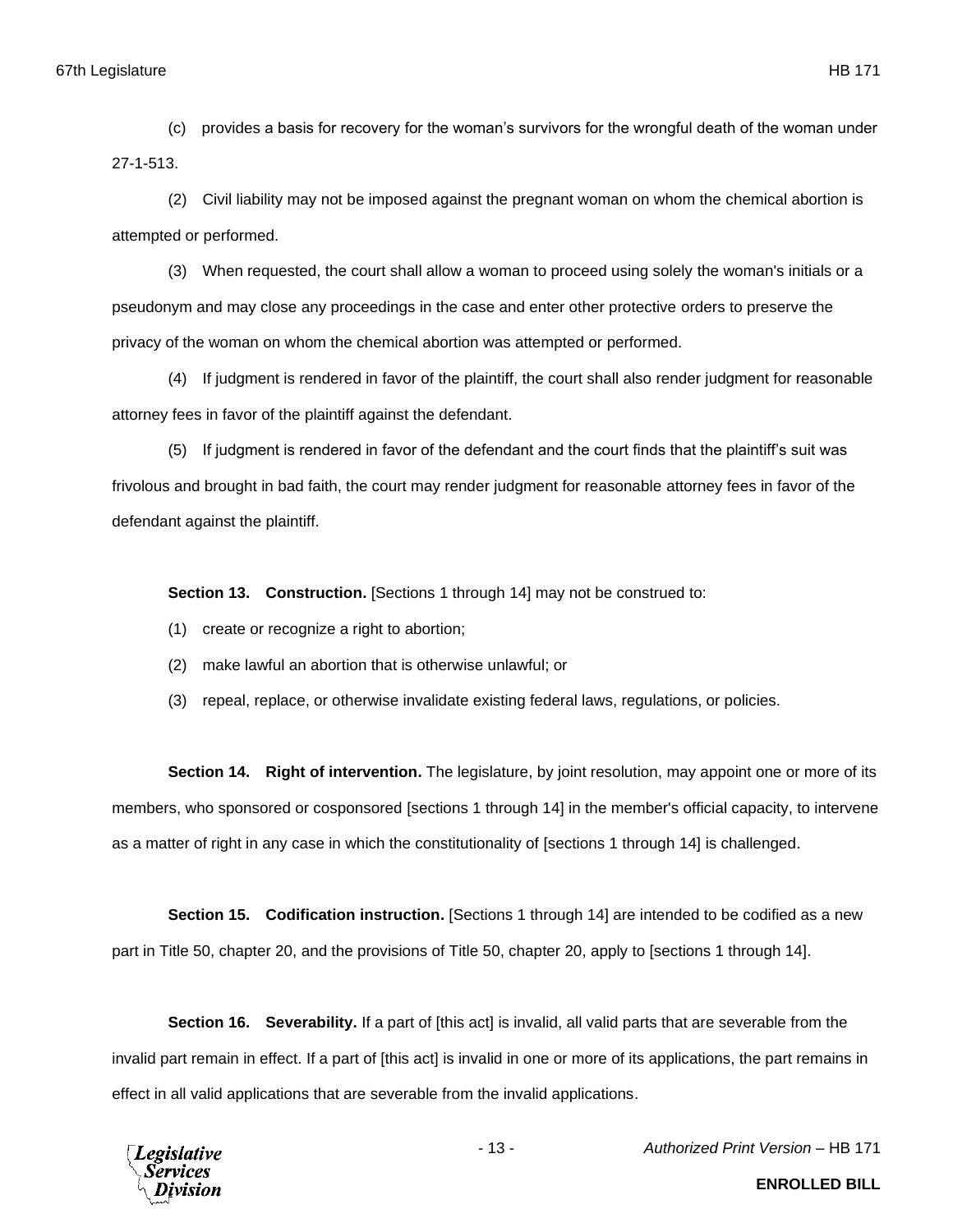- END -



- 14 - *Authorized Print Version* – HB 171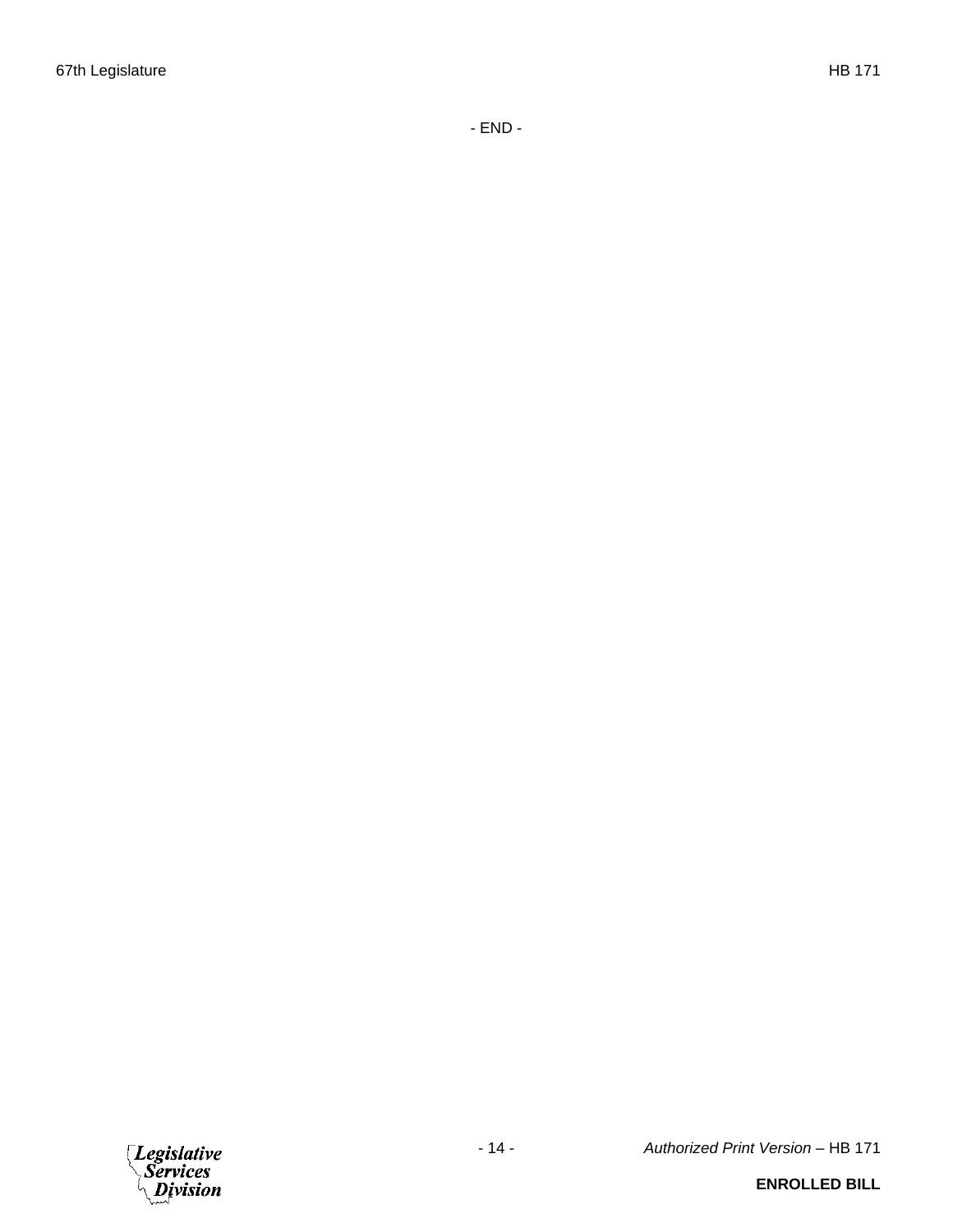I hereby certify that the within bill,

HB 171, originated in the House.

Chief Clerk of the House

Speaker of the House

| Signed this | day  |
|-------------|------|
| $\Omega$    | 2021 |

\_\_\_\_\_\_\_\_\_\_\_\_\_\_\_\_\_\_\_\_\_\_\_\_\_\_\_\_\_\_\_\_\_\_\_\_\_\_\_\_\_\_\_

\_\_\_\_\_\_\_\_\_\_\_\_\_\_\_\_\_\_\_\_\_\_\_\_\_\_\_\_\_\_\_\_\_\_\_\_\_\_\_\_\_\_\_

President of the Senate

| Sianed this |  |
|-------------|--|
| $\Omega$    |  |

\_\_\_\_\_\_\_\_\_\_\_\_\_\_\_\_\_\_\_\_\_\_\_\_\_\_\_\_\_\_\_\_\_\_\_\_\_\_\_\_\_\_\_